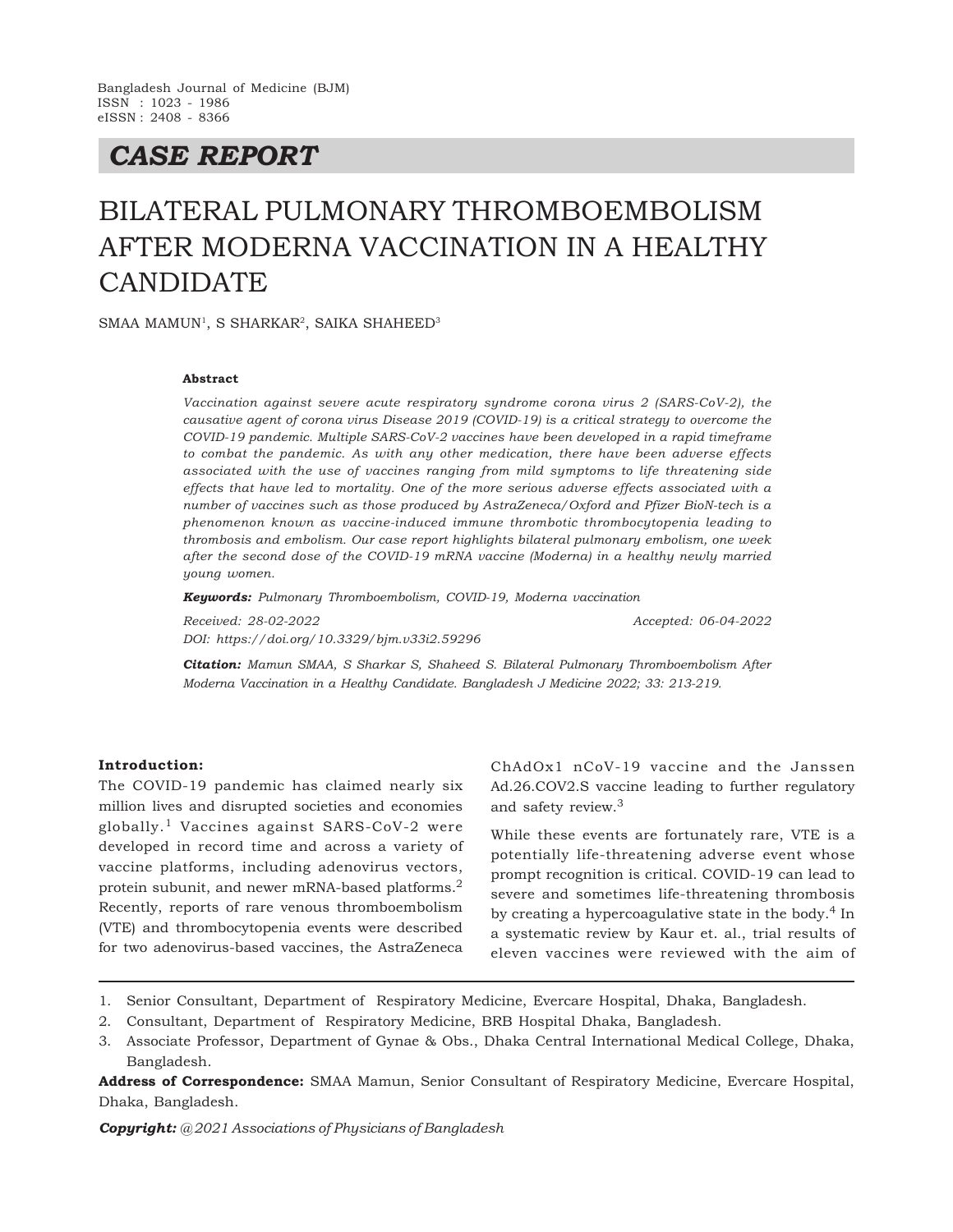determining the frequency and severity of adverse effects. Of the vaccines reviewed, three vaccines including five cases receiving Comirnaty (BNT162b1), three receiving AstraZeneca (AZD1222), and one individual receiving Covaxin (BBV152) had shown serious adverse reaction.<sup>5</sup> One of the rare but serious side effects of COVID-19 vaccines is a phenomenon known as vaccine-induced immune thrombotic thrombocytopenia (VITT) which can lead to thrombosis and embolism in different regions of the body. This condition has been reported in regard with a number of vaccines currently in use such as AstraZeneca/Oxford vaccine as well the J&J vaccine.<sup>6</sup>

Here, we describe a case of acute PE that occurred 15 days after the second dose of the Moderna mRNA-1273 SARS-CoV-2 vaccine.

# **Case Report:**

A 21 year-old married women, with no significant prior medical history was admitted through emergency department of Evercare hospitals Dhaka, with complain of passage of blood with sputum for 3 days & left sided chest pain for same duration. She is married for one year, with regular period. Symptoms had first appeared 03 days before the admission The patient had received her second dose of Moderna COVID-19 vaccine, 7 days before the onset of her symptoms.

There was no history of recent immobility or surgery, and she was exercising daily before presenting. She denied of taking any oral contraceptive pills, any personal or family history of VTE, PE, or known hypercoagulable state. In the emergency department, the patient's vital signs were normal with a temperature of 36.8 degrees Celsius, pulse rate of 76, blood pressure of 125/80mmHg, respiratory rate of 20, and oxygen saturation of 94% on room air. Inspiratory crackles were heard at the left lung base; Physical examination was otherwise unremarkable including no jugular venous distension and no extremity edema. Laboratory analysis is described in Table I. Briefly; the patient had a normal chemistry panel and a normal complete blood count with negative RT-PCR for covid-19.However, he had elevated C-reactive protein and D-dimer levels.

| Laboratory Staates  |                           |              |
|---------------------|---------------------------|--------------|
| Test                | Value                     | Reference    |
| Hemoglobin          | $9.4 \text{ gm/dl}$       | 11.5-16.5    |
| <b>WBC Count</b>    | 5.99 10^9/L               | $4 - 11$     |
| Platelet            | 150 10^9/L                | 15-400       |
| <b>CRP</b>          | $46.51$ mg/L              | < 0.33       |
| Procalcitonin       | $0.11$ ng/ml              | 0.05         |
| D-Dimer             | 6648 ugm/L                | < 500        |
| Creatinine          | .78 $mg/dl$               | $.5 - 1.2$   |
| Uric acid           | 4.2mg/dl                  | $2.5 - 6$    |
| Albumin             | 2.8g/dl                   | $3.5 - 5$    |
| Nа                  | $140m$ mol/L              | 135-145      |
| $K+$                | $3.5m$ mol/1              | $3.5 - 5$    |
| HCO <sub>3</sub>    | $20 \text{ mol}/1$        | 24-32        |
| Adjusted Ca         | $8.9 \,\mathrm{mg/dl}$    | $8.5 - 10.5$ |
| <b>SGPT</b>         | 47 U/L                    |              |
| Alkaline PO4        | $214$ U/L                 |              |
| Ferritin            | $84$ ng/ml                | 15-150       |
| Iron                | $46 \text{ ug}/\text{dl}$ | 50-170       |
| <b>TIBC</b>         | 329 ug/dl                 | 250-400      |
| RT-PCR for Covid-19 | Negative                  | Negative     |

**Table I** *Laboratory Studies*

# **Table-II** *Coagulation Studies*

| Test                 | Value                 | Reference     |
|----------------------|-----------------------|---------------|
| PT                   | 15.1 Seconds          | $9.8 - 12.1$  |
| <b>INR</b>           | 1.29                  | $.9 - 1.1$    |
| <b>APTT</b>          | 36 Seconds            | 35-37         |
| Antiphospholipid IgM | 7.37 U/ml             | $0 - 10$      |
| <b>ANA</b>           | < 0.50                | >1.5 Positive |
| C-ANCA(ANTI-PR3)     | $3.68$ U/ml           | $<$ 5         |
| P-ANCA(ANTI-MPO)     | $3.72 \text{ U/ml}$   | $<$ 5         |
| Protein C activity   | 102%                  | 70-150%       |
| Protein S activity   | 137%                  | $65 - 160%$   |
| Homocysteine         | $12.4 \text{ nmol/L}$ | $7.1 - 15.8$  |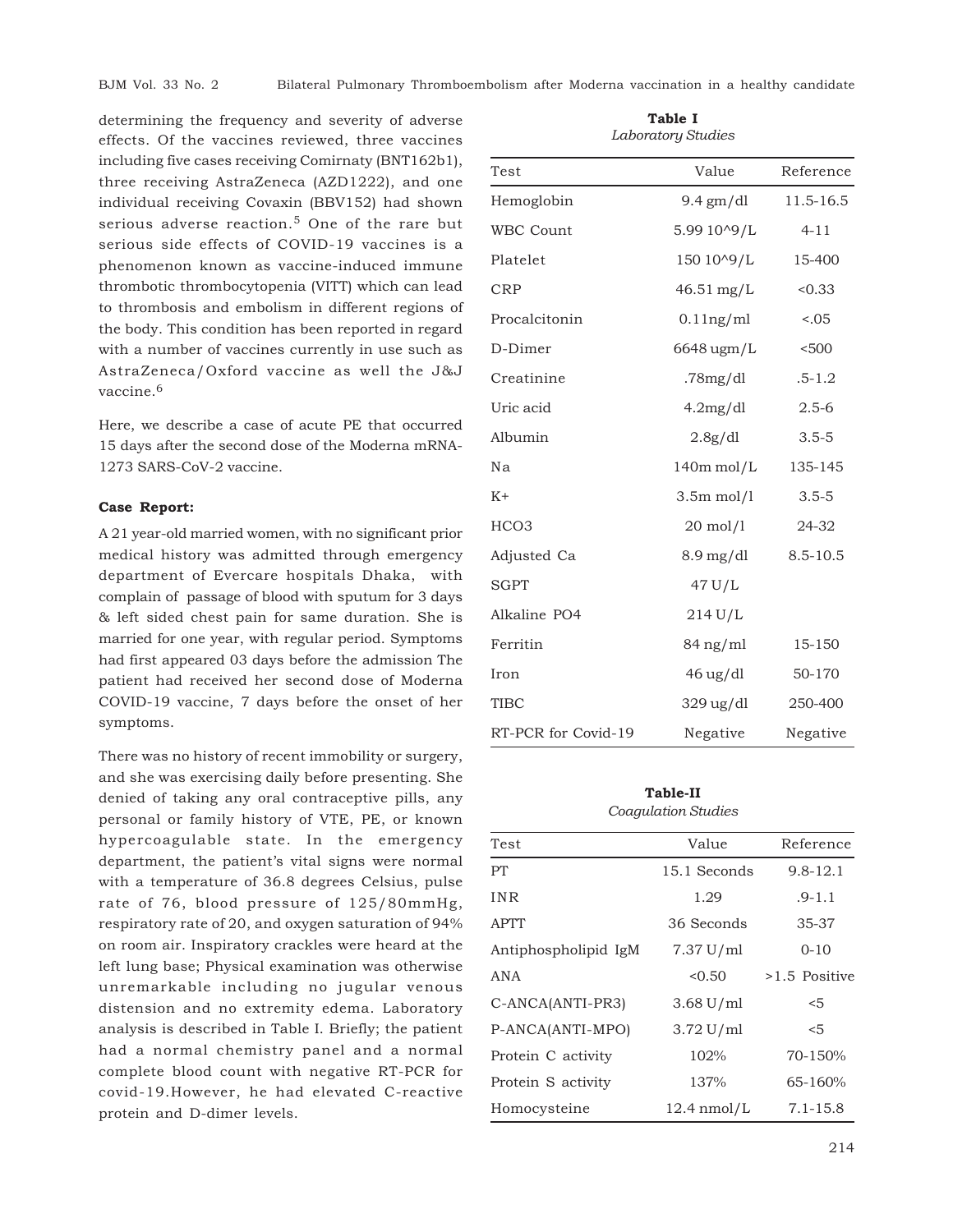Bilateral Pulmonary Thromboembolism after Moderna vaccination in a healthy candidate BJM Vol. 33 No. 2

As a first step, broad spectrum antibiotics with supplemental  ${\rm O}_2$  was provided for the patient via nasal cannula and an ECG was obtained which proved unremarkable. Her Chest X-ray shows left sided inhomogeneous opacity which is peripherally located (Fig.-1). So considering Covid in this pandemic time a HRCT CHEST was done which reveals consolidation in lingular segment of left lung and left lower lobe. Due to suspicion of filling defect in pulmonary artery,the radiologist was contacted for CTPA in same sitting immediately.

Surprisingly her CTPA revealed thrombus in the left lower lobe pulmonary artery causing about 75-80 % luminal narrowing (Fig 2) and thrombus in right lower lobe pulmonary artery causing about 50 % luminal narrowing (Fig 3 & 4) with consolidation in left lung with reversed Halo sign.

An echocardiography was also performed which showed normal findings. In search of DVT lower limb doppler studies have done which reveals no abnormality.

Following the diagnosis of PE, a 1 mg/kg subcutaneous injection of enoxaparin was immediately administered, and labs were drawn approximately three hours later. A coagulation evaluation and thrombophilia workup were initiated. The patient's



**Fig.-1:** *Chest X-ray*

prothrombin time (PT) and international normalized ratio (INR)were within normal limit. She demonstrated normal protein C and protein S activity. Antinuclear antibodies were negative and serum homocysteine levels were normal and her antiphospholipid IgM antibodies were also negative.



**Fig.-2:** *Filling Defect in LPA in CTP A( Arrow)*



**Fig.-3:** *Thrombus in RPA (Arrow)*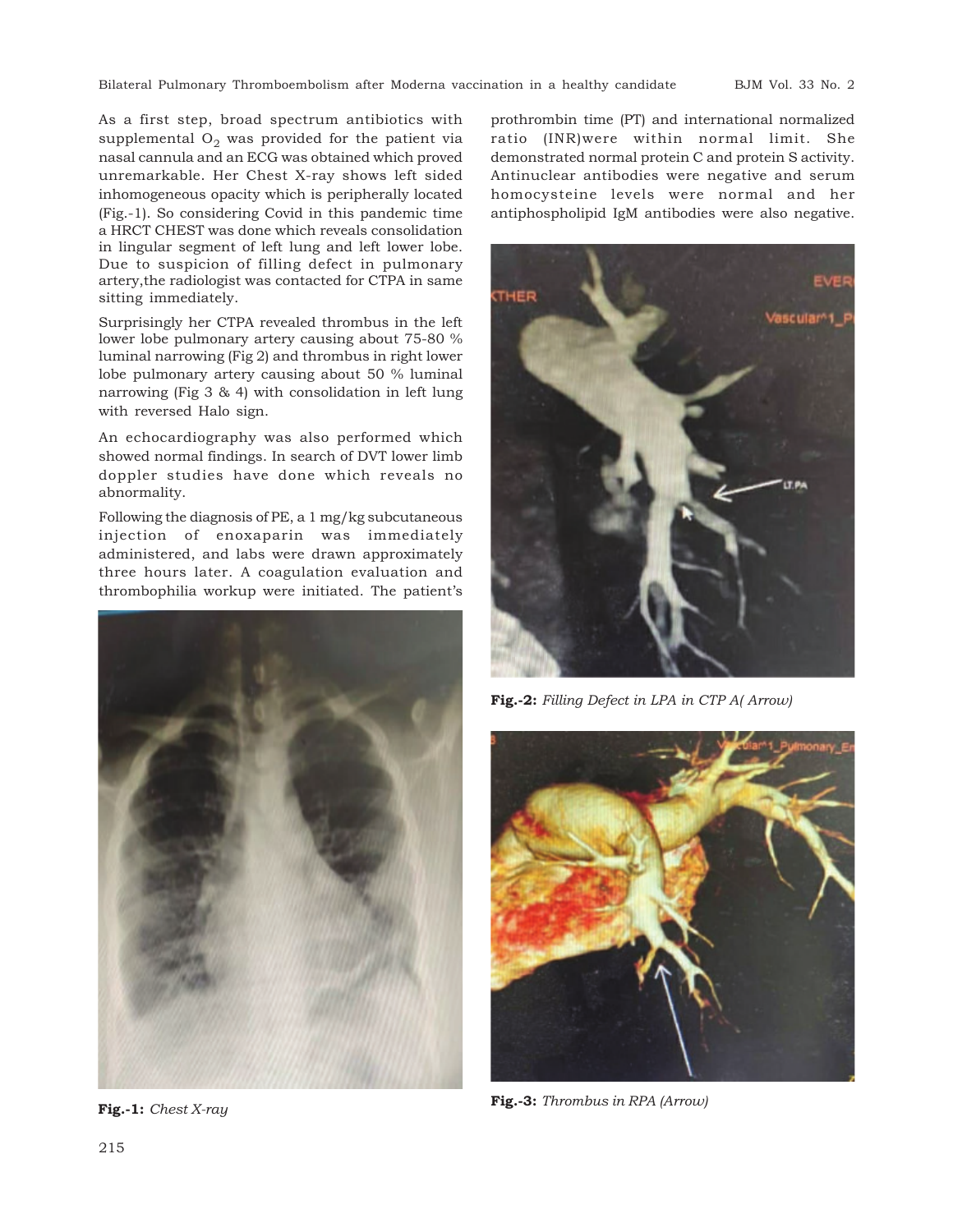

**Fig.-4:** *Bilateral Thrombus in CTPA*

Vital signs were also closely observed for the duration of the admission. The patient remained stable and was eventually discharged from the hospital 03 days after the admission. A prescription of 10mg Rivaroxaban twice daily for one week was provided to the patient. The medicine was maintained at 10mg once daily after that and prescribed for the next three months.

# **Discussion:**

Severe Acute Respiratory Syndrome Coronavirus 2 (SARS-CoV-2) is a novel Coronavirus that has caused Coronavirus Disease 2019 (COVID-19) pandemic across the world in the years 2019 - 2020 with over 100 countries reporting high infection rates.7 The SARS-CoV-2 virus is one of the fatal human corona viruses that has caused more than 1 million death in the first 6 months of the pandemic[8]. Given the increasing daily mortality rate from COVID-19 disease, the process of producing vaccine against SARS-CoV-2 was so rapid that the first authorized vaccine entered into the market on December 21, 2020, less than a year from the onset of the pandemic, and more than 600 million doses of COVID-19 vaccines have been administered globally in a short period after vaccines' production.<sup>8</sup>

Currently, some studies reported different side effects of the newly licensed vaccines against SARS-CoV-2, such as Venous Thrombotic Events (VTE), Arterial Thrombotic Events (ATE), Vaccine-Induced Prothrombotic Immune Thrombocytopenia (VIPIT)/ Vaccine-Induced Thrombosis with Thrombocytopenia (VITT), and Immune Thrombocytopenia (ITP) [10]. Vaccine-induced VTE and ATE could present in different forms including Cerebral Venous Thrombosis (CVT), Cerebral Sinus Vein Thrombosis (CSVT), Pulmonary Embolism (PE), lower limb DVT, splenic venous thrombosis, stroke, acute myocardial infarction, and limb/ intestinal/ retinal arteries thrombotic events. $11$ 

The exact pathophysiological mechanism(s) of the reported side effects of new vaccines against SARS-CoV-2 are still unclear. However, one of the known mechanisms for severe VTE is a high level of antibodies to the PF4-polyanion complex.<sup>12</sup> Scully et al. reported that detection of anti-PF4 antibodies, unrelated to the use of heparin, could present with acute atypical thrombosis, primarily involving the cerebral veins and concurrent thrombocytopenia [13];also Scully's study interestingly highlights that "The risk of thrombocytopenia and the risk of venous thromboembolism after vaccination against SARS-CoV-2 do not appear to be higher than the background risks in the general population" and the symptoms developed more than 5 days after the first vaccine dose, could be an immunologic pattern similar to heparin-induced thrombocytopenia.<sup>13</sup>

There is significant interest in the topic of VTE after COVID-19 immunization based on reports of a rare syndrome of VTE and thrombocytopenia in patients who received the adenovirus-platform AstraZeneca ChAdOx1 and Janssen Ad.26.COV2.S vaccines [13].Scully et al. described 23 patients who received the AstraZeneca ChAdOx1 nCoV-19 vaccine in the United Kingdom and developed thrombosis and thrombocytopenia. Furthermore,22 of 23 patients with this syndrome, which the authors entitled vaccineinduced immune thrombocytopenia (VITT), were found to have circulating platelet factor 4 (PF4) antibodies[13]. All of the patients in these two reports who were tested for PF4 antibodies had positive ELISA results. Similarly, a cohort of patients who developed VTE after the JanssenAd.26.COV2.S vaccine in the United States had a syndrome of cerebral venous thrombosis (CVT) and thrombocytopenia in 12/15 cases, though PF4 antibody levels were not reported.<sup>13</sup>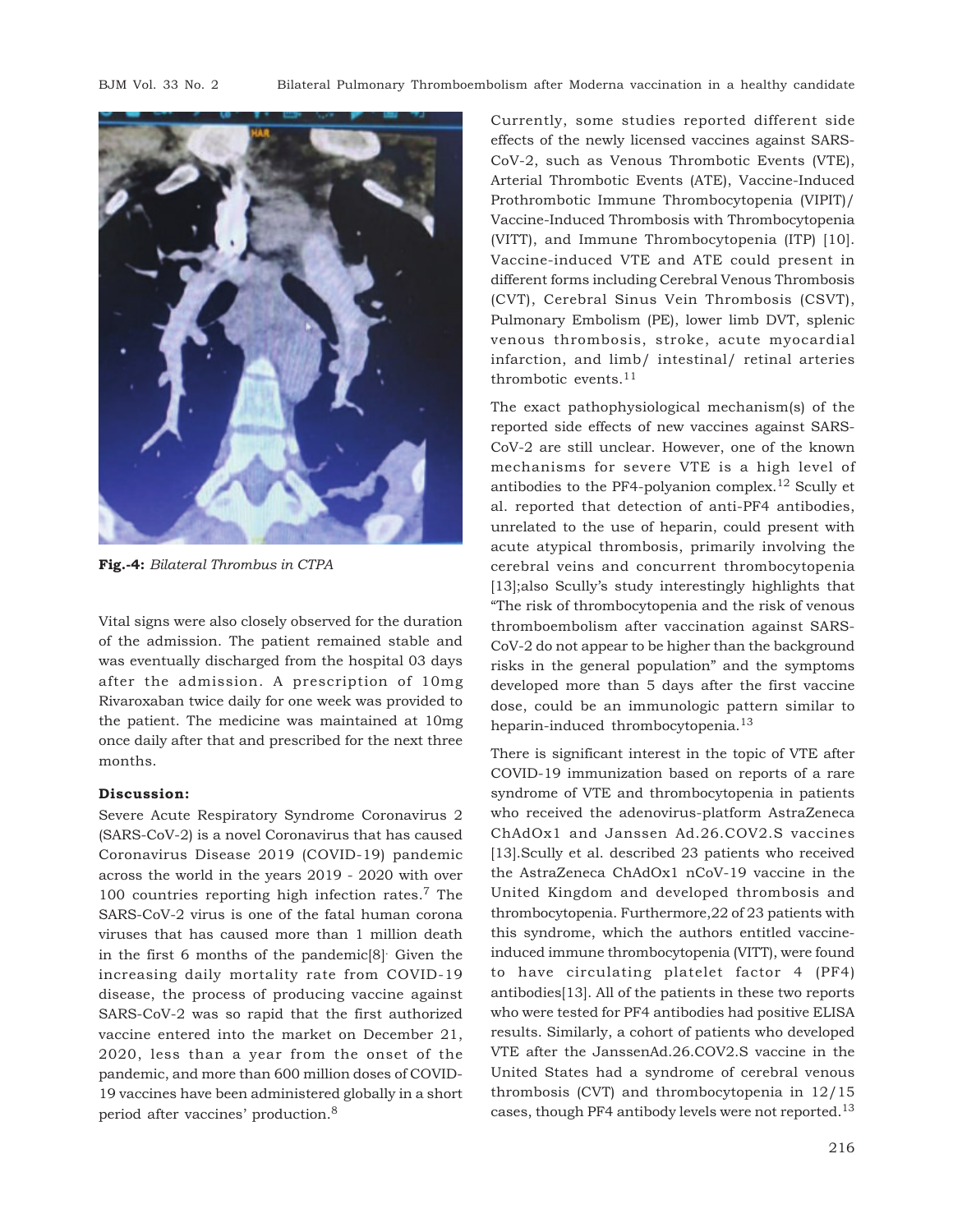Thrombophilia, antinuclear antibody, and antiphospholipid antibodies were negative in the UK VITT patients though 5/10 patients tested for LA hada positive result that was considered potentially unreliable.<sup>13</sup> Amongst the case series of the VITT/ TTS patients, notable similarities include that most of the patients were young(<50 years old), female (61– 100%), and many developed either disseminated intravascular coagulation or multiple sites of thrombosis including portal vein and CVT leading to serious illness with mortality in 20–60% of cases.13,14,15

We did not test for PF4 antibodies in our patient as we had no clinical suspicion for HIT and VITT/ TTS after COVID-19 immunization was not yet described. Unfortunately, stored serum remained from our patient's hospital encounter for us to send for PF4 antibody testing after VITT/TTS was described.

Our patient's D-dimer level was 3840 ng/mL fibrinogen equivalent units (FEU), whereas the median D-dimer level in the VITT patients was 31,301 FEU, or approximately ten times that of our patient.13,14 This, combined with the fact that our patient had a normal platelet count, significantly reduces the likelihood that VITT/TTS was the mechanism of thrombosis in our patient, though we cannot rule out a mechanism similar to that of the Al-Maqbali et al. report with normal platelets and a positive HIT ELISA.17 We look forward to the publication of more reports of VTE after SARS-CoV-2 immunizations so that a better assessment of potential mechanisms and comparison of patient characteristics and laboratory data can be performed.

## **Conclusion:**

Determination and close surveillance of possible adverse reactions regarding the use of COVID-19 vaccines is an important and crucial step in humanities fight against the disease.

Although the Moderna vaccine has shown to theoretically decrease the risk of clotting by decreasing risk ofCOVID-19 infection, as more of the world becomes vaccinated, the incidence of side effects could increase, despite preliminary data.In summary, we encourage clinicians to remain vigilant for adverse events after SARSCoV-2 immunization and to report these events to the Vaccine Adverse

Event Reporting System (VAERS) in the United States or the equivalent system in other countries.<sup>18</sup>

# **Conflict of Interest:**

The authors stated that there is no conflict of interest in this study.

## **References:**

- 1. COVID-19 Dashboard by the Center for Systems Science and Engineering (CSSE) at Johns Hopkins University. Available online: https://coronavirus .jhu. edu/map.html(accessed on 24 June 2021).
- 2. Li, Y.D.; Chi, W.Y.; Su, J.H.; Ferrall, L.; Hung, C.F.; Wu, T.C. Corona virus vaccine development: From SARS and MERS toCOVID-19. J. Biomed. Sci. 2020, 27, 104. [CrossRef] [PubMed] https://doi.org/ 10.1186/s12929-020-00695-2 PMid:33341119 PMCid:PMC7749790
- 3. MacNeil, J.R.; Su, J.R.; Broder, K.R.; Guh, A.Y.; Gargano, J.W.; Wallace, M.; Hadler, S.C.; Scobie, H.M.; Blain, A.E.; Moulia, D.; et al. Updated Recommendations from the Advisory Committee on Immunization Practices for Use of the Janssen (Johnson & Johnson) COVID-19 Vaccine after Reports of Thrombosis with Thrombocytopenia Syndrome among Vaccine Recipients-United States, April 2021. MMWR Morb. Mortal Wkly. Rep. 2021, 70, 651-656. [PubMed] https://doi.org/10.15585/ mmwr.mm7017e4 PMid:33914723 PMCid:PMC 8084 127
- 4. Scully, M.; Singh, D.; Lown, R.; Poles, A.; Solomon, T.; Levi, M.; Goldblatt, D.; Kotoucek, P.; Thomas,W.; Lester,W. PathologicAntibodies to Platelet Factor 4 after ChAdOx1 nCoV-19 Vaccination. N. Engl J. Med. 2021, 384, 2202-2211. https://doi.org/ 10.1056/NEJMoa2105385 PMid:33861525 PMCid: PMC8112532
- 5. Mahase, E. Covid-19: Unusual blood clots are "very rare side effect" of Janssen vaccine, says EMA. BMJ 2021, 373, n1046.[CrossRef] [PubMed] https:// doi.org/10.1136/bmj.n1046 PMid:33883164
- 6. Carli, G.; Nichele, I.; Ruggeri, M.; Barra, S.; Tosetto, A. Deep vein thrombosis (DVT) occurring shortly after the second dose ofmRNA SARS-CoV-2 vaccine. Intern. Emerg. Med. 2021, 16, 803-804. https:// doi.org/10.1007/s11739-021-02685-0 PMid:33687691 PMCid:PMC7940863
- 7. Becker RC. COVID-19 update: Covid-19-associated coagulopathy. Journal of thrombosis and thrombolysis. 2020:1. https://doi.org/10.1007/ s11239-020-02134-3 PMid:32415579 PMCid:PMC 7225095
- 8. Iba T, Levy JH, Levi M, Thachil J. Coagulopathy in COVID 19. Journal of Thrombosis and Haemostasis.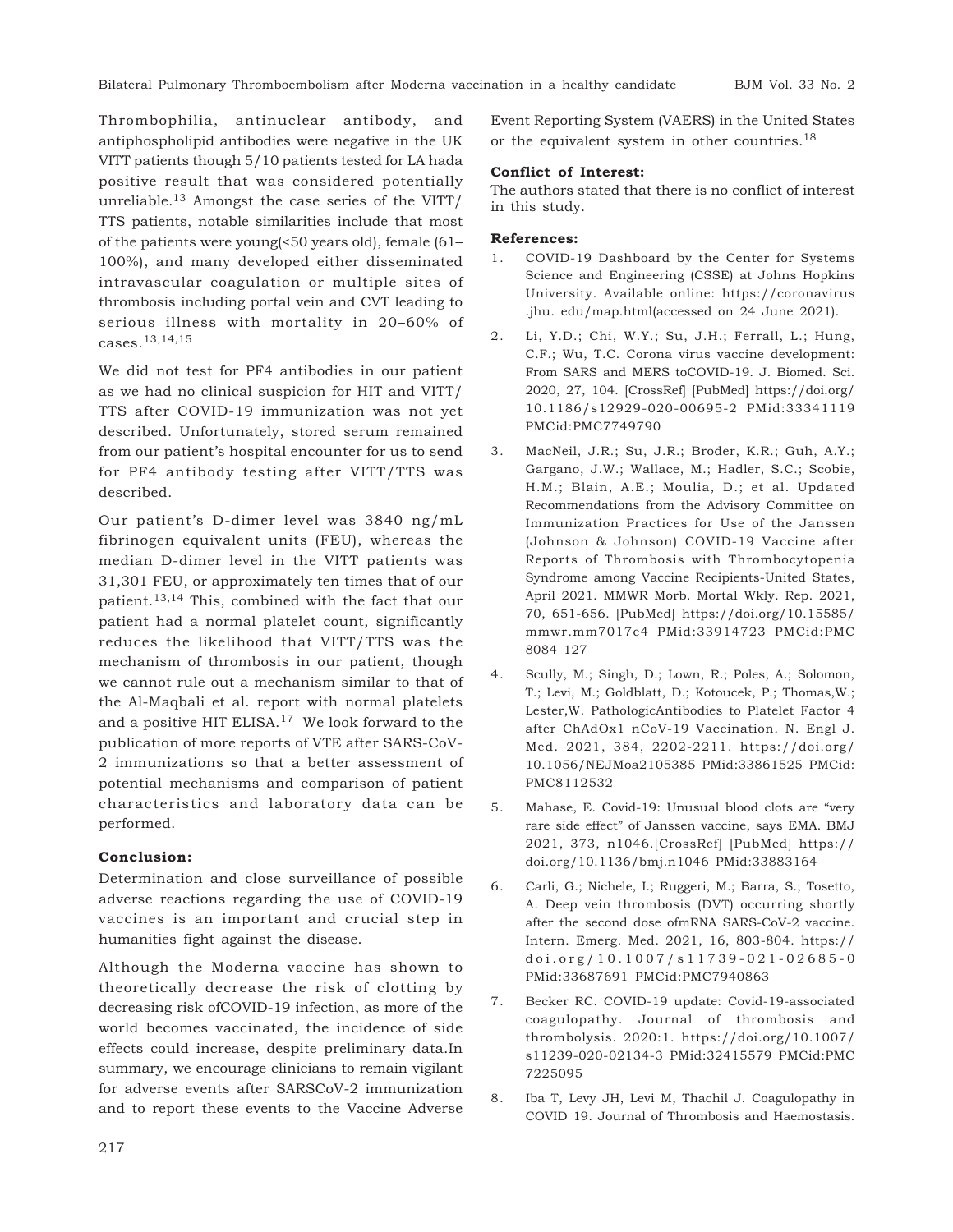2020;18(9):2103-9. https://doi.org/10.1111/ jth.14975 PMid:32558075 PMCid:PMC7323352

- 9. Esba LCA, Al Jeraisy M. Reported Adverse Effects following COVID-19 Vaccination at a Tertiary Care Hospital, Focus on Cerebral Venous Sinus Thrombosis (CVST). Expert Review of Vaccines. 2021(just-accepted). https://doi.org/10.1080/ 14760584.2021.1940145. PMid:34092166 PMCid:PMC8220435
- 10. Kaur RJ, Dutta S, Bhardwaj P, Charan J, Dhingra S, Mitra P, et al. Adverse Events Reported From COVID-19 Vaccine Trials: A Systematic Review. Indian Journal of Clinical Biochemistry. 2021:1- 13. https://doi.org/10.1007/s12291-021-00968-z PMid:33814753 PMCid:PMC7997788
- 11. Iba T, Levy JH, Warkentin TE. Recognizing Vaccine-Induced Immune Thrombotic Thrombocytopenia. Critical care medicine. 2021. https://doi.org/ 10.1053/j.seminhematol.2022.03.004
- 12. Garg A, Himan G, Yazdanpanah F. Hypercoagulopathy in COVID-19, Deep Venous Thrombosis After Extra-Corporeal Membrane Oxygenation Therapy: A Case Report. J Med Cases. 2021; 12: 226-229. https://doi.org/10.14740/jmc3674. PMid:34429795 PMCid:PMC8279281
- 13. Yazdanpanah F, Garg A, Shadman S, Yazdanpanah Asmarz H. Literature Review of COVID-19, Pulmonary and Extrapulmonary Disease. Am J Med Sci. 2021; 361: 567-574. https://doi.org/10.1016/ j.amjms.2021.01.023 PMid:33785204 PMCid:PMC 7859706
- 14. . Dong E, Du H, Gardner L. An interactive web-based dashboard to track COVID-19 in real time. Lancet Infect Dis. 2020; 20: 533-534. https://doi.org/ 10.1016/S1473-3099(20)30120-1
- 15. Cavaleri M, Enzmann H, Straus S, Cooke E. The European Medicines Agency's EU conditional marketing authorisations for COVID-19 vaccines. The Lancet. 2021; 397: 355-357. https://doi.org/ 10.1016/S0140-6736(21)00085-4
- 16. Schultz NH, Sørvoll IH, Michelsen AE, Munthe LA, Lund-Johansen F, Ahlen MT, et al. Thrombosis and Thrombocytopenia after ChAdOx1 nCoV-19 Vaccination. N Engl J Med. 2021; 384: 2124-2130. https://doi.org/10.1056/NEJMoa2104882. PMid:33835768 PMCid:PMC8112568
- 17. Marshall JC, Murthy S, Diaz J, Adhikari N, Angus DC, Arabi YM, et al. A minimal common outcome measure set for COVID-19 clinical research. Lancet Infect Dis. 2020; 20: e192-e197. https://doi.org/ 10.1016/S1473-3099(20)30483-7
- 18. Human regulatory: COVID-19 vaccines: authorised, European Medicines Agency. 2021.
- 19. Hodgson SH, Mansatta K, Mallett G, Harris V, Emary KRW, Pollard AJ. What defines an efficacious COVID-19 vaccine? A review of the challenges assessing the clinical efficacy of vaccines against SARS-CoV-2. Lancet Infect Dis. 2021; 21: e26 https://doi.org/10.1016/S1473-3099(20)30773-8
- 20. Luyten J, Bruyneel L, van Hoek AJ. Assessing vaccine hesitancy in the UK population using a generalized vaccine hesitancy survey instrument. Vaccine. 2019; 37: 2494-2501. https://doi.org/ 10.1016/j.vaccine.2019.03.041 PMid:30940484
- 21. Helms JM, Ansteatt KT, Roberts JC, Kamatam S, Foong KS, Labayog JMS, et al. Severe, Refractory Immune Thrombocytopenia Occurring After SARS-CoV-2 Vaccine. J Blood Med. 2021; 12: 221-224. https://doi.org/10.2147/JBM.S307047 PMid: 33854395 PMCid:PMC8040692
- 22. Cines DB, Bussel JB. SARS-CoV-2 Vaccine-Induced Immune Thrombotic Thrombocytopenia. N Engl J Med. 2021; NEJMe2106315. https://doi.org/ 10.1056/NEJMe2106315 PMid:33861524 PMCid:PMC8063912
- 23. Scully M, Singh D, Lown R, Poles A, Solomon T, Levi M, et al. Pathologic Antibodies to Platelet Factor 4 after ChAdOx1 nCoV-19 Vaccination. N Engl J Med. 2021; 384: 2202-2211. https://doi.org/ 10.1056/NEJMoa2105385 PMid:33861525 PMCid:PMC8112532
- 24. Smadja DM, Yue Q-Y, Chocron R, Sanchez O, Louet ALL. Vaccination against COVID-19: insight from arterial and venous thrombosis occurrence using data from VigiBase. Eur Respir J. 2021; 2100956. https://doi.org/10.1183/13993003.00956-2021 PMid:33863748 PMCid:PMC8051185
- 25. Scully, M.; Singh, D.; Lown, R.; Poles, A.; Solomon, T.; Levi, M.; Goldblatt, D.; Kotoucek, P.; Thomas,W.; Lester,W. Pathologic Antibodies to Platelet Factor 4 after ChAdOx1 nCoV-19 Vaccination. N. Engl. J. Med. 2021, 384, 2202-2211. https://doi.org/ 10.1056/NEJMoa2105385 PMid:33861525 PMCid:PMC8112532.
- 26. Greinacher, A.; Thiele, T.; Warkentin, T.E.; Weisser, K.; Kyrle, P.A.; Eichinger, S. Thrombotic Thrombocytopenia after ChAdOx1nCov-19 Vaccination. N. Engl. J. Med. 2021, 384, 2092- 2101. https://doi.org/10.1056/NEJMoa2104840 PMid:33835769 PMCid:PMC8095372.
- 27. Nevzorova, T.A.; Mordakhanova, E.R.; Daminova, A.G.; Ponomareva, A.A.; Andrianova, I.A.; Le Minh, G.; Rauova, L.;Litvinov, R.I.; Weisel, J.W. Platelet